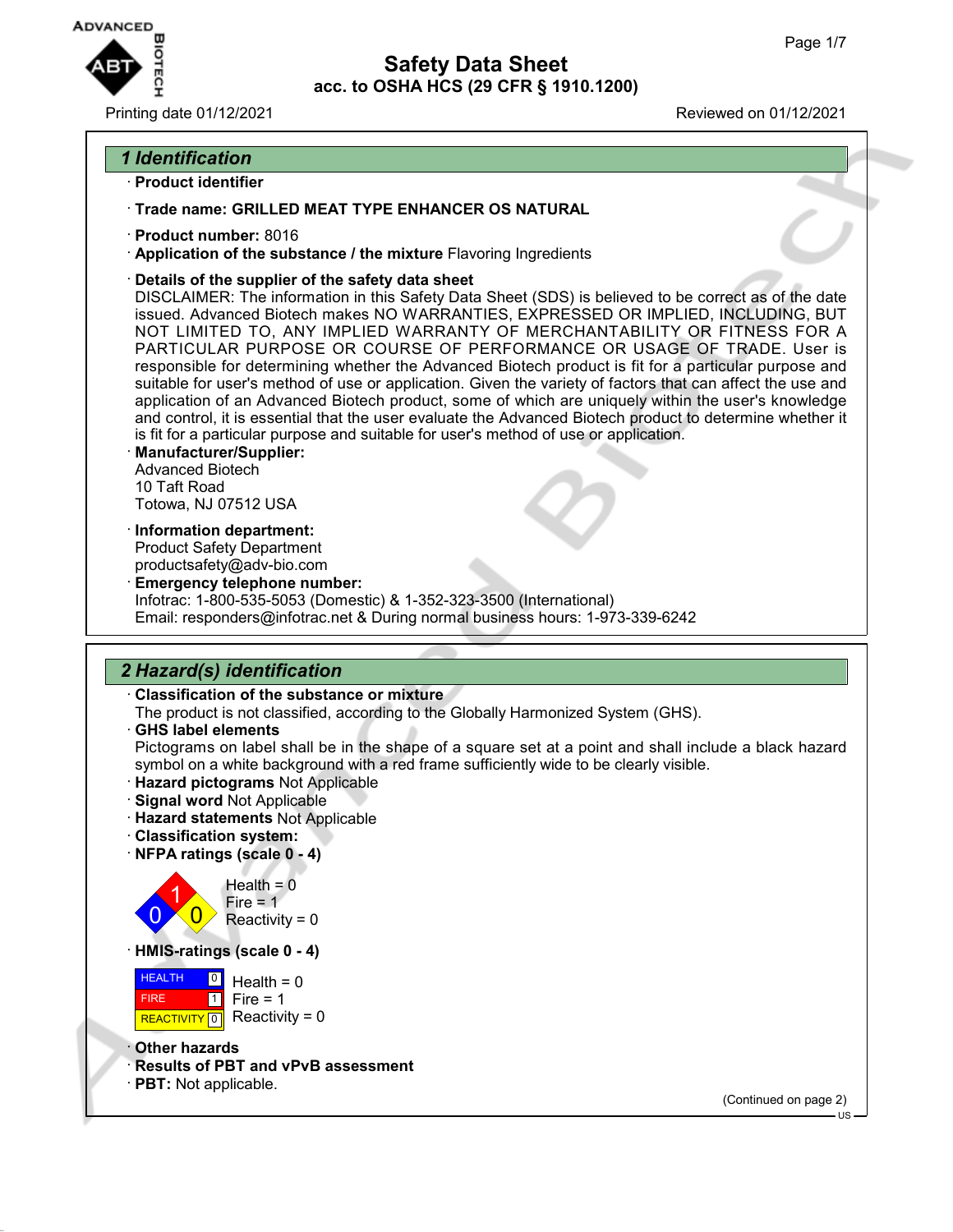

(Continuation of page 1)

#### **Trade name: GRILLED MEAT TYPE ENHANCER OS NATURAL**

· **vPvB:** Not applicable.

### *3 Composition/information on ingredients*

- · **Chemical characterization: Mixtures**
- · **Description:** Mixture of the substances listed below with nonhazardous additions.
- · **Dangerous components:** Not Applicable

### *4 First-aid measures*

- · **Description of first aid measures**
- · **General information:** No special measures required.
- · **After inhalation:** Supply fresh air; consult doctor in case of complaints.
- · **After skin contact:** Generally the product does not irritate the skin.
- · **After eye contact:** Rinse opened eye for several minutes under running water.
- · **After swallowing:** If symptoms persist consult doctor.
- · **Information for doctor:**
- · **Most important symptoms and effects, both acute and delayed** No further relevant information available.
- · **Indication of any immediate medical attention and special treatment needed** No further relevant information available.

### *5 Fire-fighting measures*

- · **Extinguishing media**
- · **Suitable extinguishing agents:**
- CO2, powder or alcoholresistant foam.
- CO2, extinguishing powder or water spray. Fight larger fires with water spray or alcohol resistant foam. Use fire fighting measures that suit the environment.
- · **Special hazards arising from the substance or mixture** No further relevant information available.
- · **Advice for firefighters**
- · **Protective equipment:** No special measures required.
- · **Additional information**
- Cool endangered receptacles with water spray.

Collect contaminated fire fighting water separately. It must not enter the sewage system.

### *6 Accidental release measures*

- · **Personal precautions, protective equipment and emergency procedures** Not required.
- · **Environmental precautions:** Do not allow to enter sewers/ surface or ground water.
- · **Methods and material for containment and cleaning up:**
- Absorb with liquid-binding material (sand, diatomite, acid binders, universal binders, sawdust).
- **Reference to other sections** 
	- See Section 7 for information on safe handling.
	- See Section 8 for information on personal protection equipment.
- See Section 13 for disposal information.
- · **Protective Action Criteria for Chemicals**

· **PAC-1:**

None of the ingredients is listed.

(Continued on page 3)

US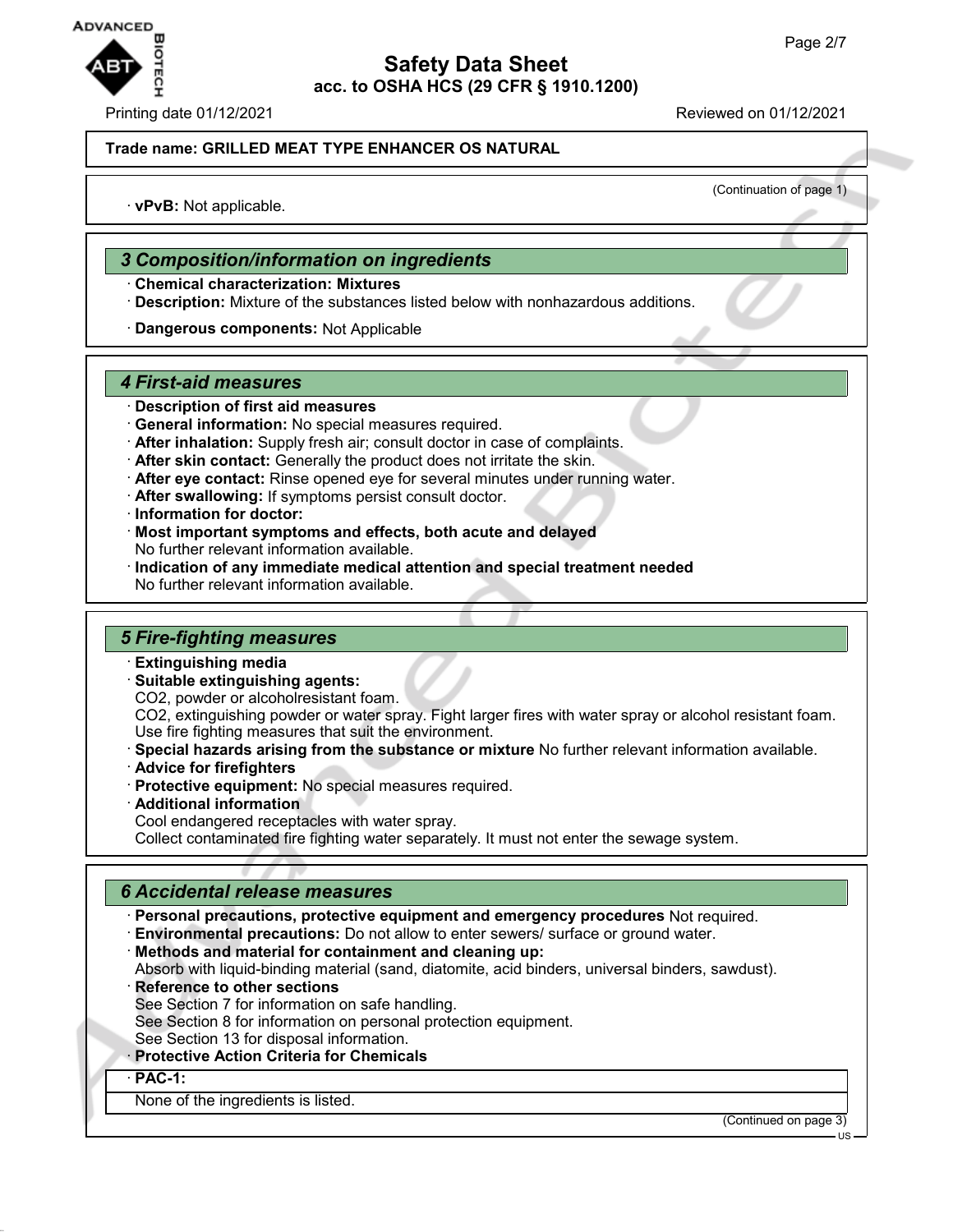

Printing date 01/12/2021 Reviewed on 01/12/2021

(Continuation of page 2)

#### **Trade name: GRILLED MEAT TYPE ENHANCER OS NATURAL**

#### · **PAC-2:**

None of the ingredients is listed.

· **PAC-3:**

None of the ingredients is listed.

### *7 Handling and storage*

- · **Handling:**
- · **Precautions for safe handling** No special measures required.
- · **Information about protection against explosions and fires:** No special measures required.
- · **Conditions for safe storage, including any incompatibilities**
- · **Storage:**
- · **Requirements to be met by storerooms and receptacles:** No special requirements.

Please refer to product specification for product storage requirements.

- · **Information about storage in one common storage facility:** Not required.
- · **Further information about storage conditions:** None.
- · **Specific end use(s)** No further relevant information available.

### *8 Exposure controls/personal protection*

· **Additional information about design of technical systems:** No further data; see item 7.

- · **Control parameters**
- · **Components with limit values that require monitoring at the workplace:**

The product does not contain any relevant quantities of materials with critical values that have to be monitored at the workplace.

- · **Additional information:** The lists that were valid during the creation were used as a basis.
- · **Exposure controls**
- · **Personal protective equipment:**
- · **General protective and hygienic measures:**

The usual precautionary measures for handling chemicals should be followed.

- · **Breathing equipment:** Not required.
- · **Protection of hands:**

The glove material has to be impermeable and resistant to the product/ the substance/ the preparation. Due to missing tests no recommendation to the glove material can be given for the product/ the preparation/ the chemical mixture.

Selection of the glove material should be based on consideration of the penetration times, rates of diffusion and the degradation

· **Material of gloves**

The selection of the suitable gloves does not only depend on the material, but also on further marks of quality and varies from manufacturer to manufacturer. As the product is a preparation of several substances, the resistance of the glove material can not be calculated in advance and has therefore to be checked prior to the application.

**Penetration time of glove material** 

The exact break through time has to be determined by the manufacturer of the protective gloves and has to be observed.

(Continued on page 4)

 $H<sub>S</sub>$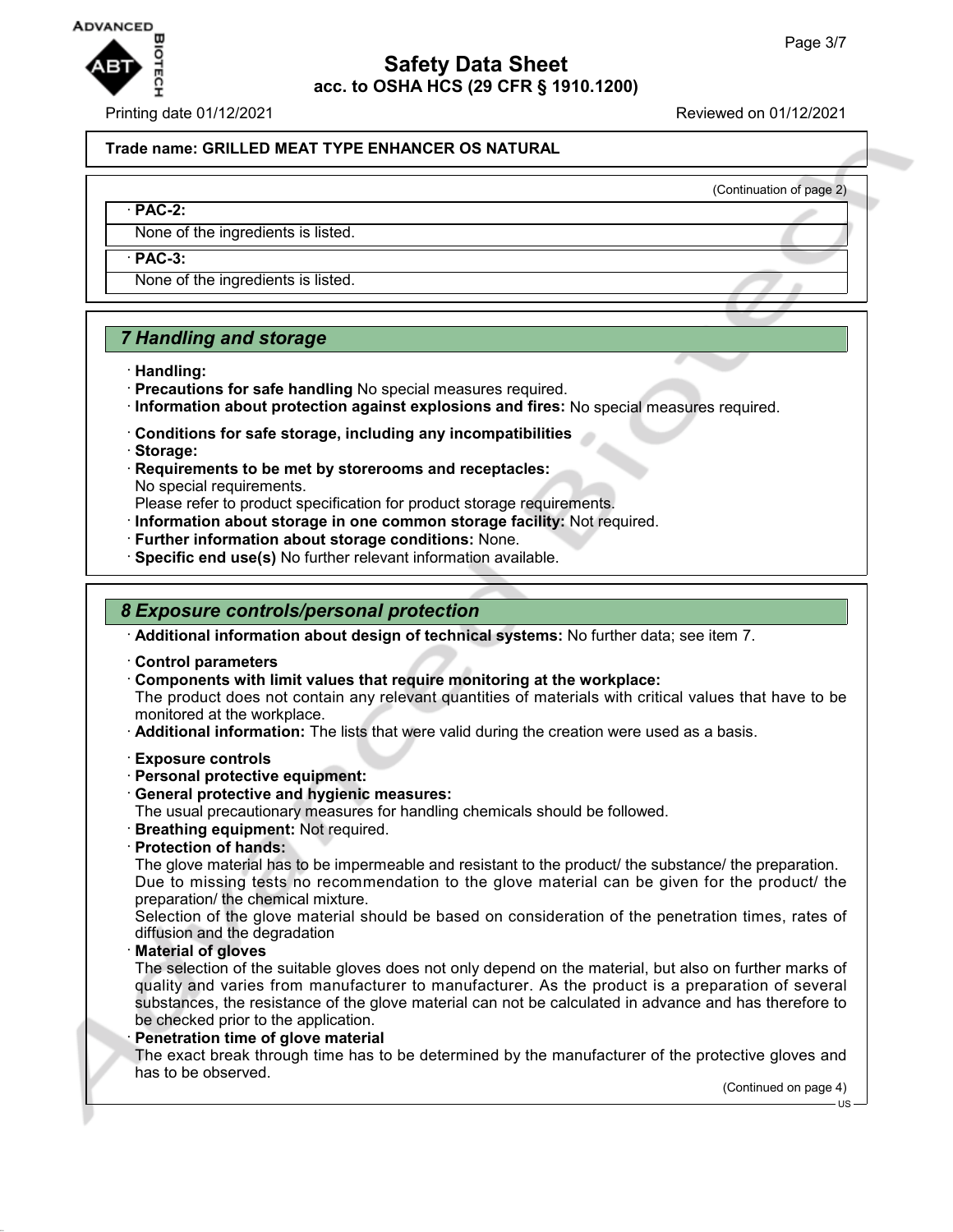

Printing date 01/12/2021 Reviewed on 01/12/2021

(Continuation of page 3)

### **Trade name: GRILLED MEAT TYPE ENHANCER OS NATURAL**

· **Eye protection:** Goggles recommended during refilling.

| 9 Physical and chemical properties                                                                     |                                                                                                       |
|--------------------------------------------------------------------------------------------------------|-------------------------------------------------------------------------------------------------------|
| · Information on basic physical and chemical properties<br><b>General Information</b><br>· Appearance: |                                                                                                       |
| Form:<br>Color:<br>· Odor:<br>Odor threshold:                                                          | Liquid<br>According to product specification<br>According to product specification<br>Not determined. |
| pH-value:                                                                                              | Not determined.                                                                                       |
| Change in condition<br><b>Melting point/Melting range:</b><br><b>Boiling point/Boiling range:</b>      | Undetermined.<br>Undetermined.                                                                        |
| · Flash point:                                                                                         | >105 °C (>221 °F)                                                                                     |
| · Flammability (solid, gaseous):                                                                       | Not applicable.                                                                                       |
| <b>Decomposition temperature:</b>                                                                      | Not determined.                                                                                       |
| · Auto igniting:                                                                                       | Product is not selfigniting.                                                                          |
| Danger of explosion:                                                                                   | Product does not present an explosion hazard.                                                         |
| <b>Explosion limits:</b><br>Lower:<br>Upper:                                                           | Not determined.<br>Not determined.                                                                    |
| · Vapor pressure:                                                                                      | Not determined.                                                                                       |
| Density at 20 °C (68 °F):<br>· Relative density<br>· Vapor density<br><b>Evaporation rate</b>          | 0.948 g/cm <sup>3</sup> (7.91106 lbs/gal)<br>Not determined.<br>Not determined.<br>Not determined.    |
| · Solubility in / Miscibility with<br>Water:                                                           | Not miscible or difficult to mix.                                                                     |
| · Partition coefficient (n-octanol/water): Not determined.                                             |                                                                                                       |
| · Viscosity:<br>Dynamic:<br>Kinematic:                                                                 | Not determined.<br>Not determined.                                                                    |
| · Solvent content:<br><b>VOC content:</b>                                                              | 0.00%<br>0.0 g/l / 0.00 lb/gal                                                                        |
| Other information                                                                                      | No further relevant information available.                                                            |
|                                                                                                        |                                                                                                       |

## *10 Stability and reactivity*

· **Reactivity** No further relevant information available.

(Continued on page 5)

US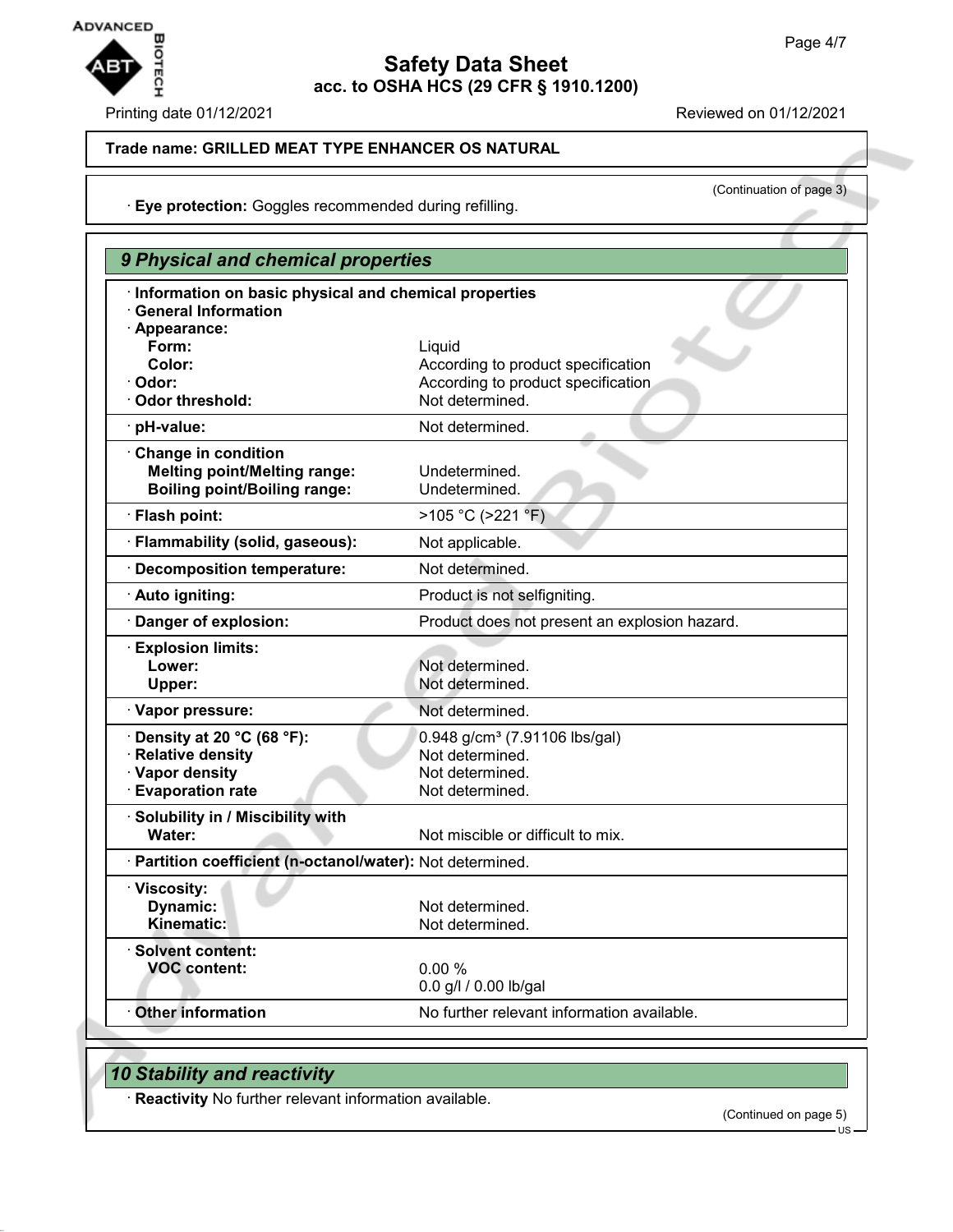

#### Printing date 01/12/2021 Reviewed on 01/12/2021

#### **Trade name: GRILLED MEAT TYPE ENHANCER OS NATURAL**

(Continuation of page 4)

- · **Chemical stability**
- · **Thermal decomposition / conditions to be avoided:**
- No decomposition if used according to specifications.
- · **Possibility of hazardous reactions** No dangerous reactions known.
- · **Conditions to avoid** No further relevant information available.
- · **Incompatible materials:** No further relevant information available.
- · **Hazardous decomposition products:** No dangerous decomposition products known.

### *11 Toxicological information*

- · **Information on toxicological effects**
- · **Acute toxicity:**
- · **Primary irritant effect:**
- · **on the skin:** No irritant effect.
- · **on the eye:** No irritating effect.
- · **Sensitization:** No sensitizing effects known.
- · **Additional toxicological information:**

The product is not subject to classification according to internally approved calculation methods for preparations:

When used and handled according to specifications, the product does not have any harmful effects according to our experience and the information provided to us.

#### · **Carcinogenic categories**

· **IARC (International Agency for Research on Cancer)**

None of the ingredients is listed.

### · **NTP (National Toxicology Program)**

None of the ingredients is listed.

- · **OSHA-Ca (Occupational Safety & Health Administration)**
- None of the ingredients is listed.

## *12 Ecological information*

- · **Toxicity**
- · **Aquatic toxicity:** No further relevant information available.
- · **Persistence and degradability** No further relevant information available.
- · **Behavior in environmental systems:**
- · **Bioaccumulative potential** No further relevant information available.
- · **Mobility in soil** No further relevant information available.
- · **Additional ecological information:**
- · **General notes:**

Water hazard class 1 (Self-assessment): slightly hazardous for water

Do not allow undiluted product or large quantities of it to reach ground water, water course or sewage system.

- · **Results of PBT and vPvB assessment**
- · **PBT:** Not applicable.
- · **vPvB:** Not applicable.
- · **Other adverse effects** No further relevant information available.

(Continued on page 6)

US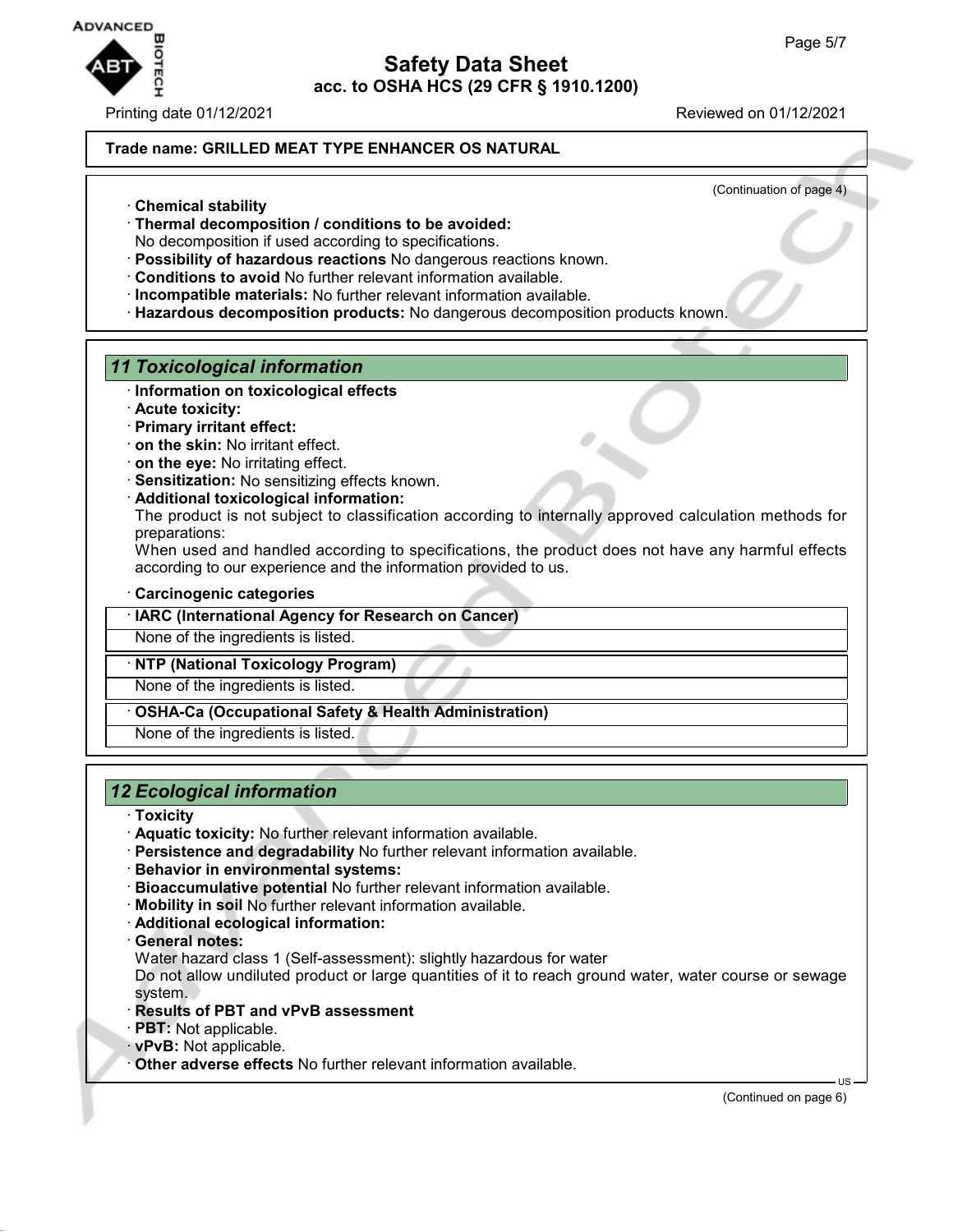US



## **Safety Data Sheet acc. to OSHA HCS (29 CFR § 1910.1200)**

Printing date 01/12/2021 Reviewed on 01/12/2021

### **Trade name: GRILLED MEAT TYPE ENHANCER OS NATURAL**

(Continuation of page 5)

# *13 Disposal considerations*

- · **Waste treatment methods**
- · **Recommendation:** Smaller quantities can be disposed of with household waste.
- · **Uncleaned packagings:**
- · **Recommendation:** Disposal must be made according to official regulations.

| <b>14 Transport information</b>                           |                                                      |
|-----------------------------------------------------------|------------------------------------------------------|
| · UN-Number                                               |                                                      |
| · DOT, ADN, IMDG, IATA                                    | Not Regulated                                        |
| $\cdot$ UN proper shipping name<br>· DOT, ADN, IMDG, IATA | Not Regulated                                        |
| · Transport hazard class(es)                              |                                                      |
| · DOT, ADN, IMDG, IATA                                    |                                                      |
| · Class                                                   | Not Regulated                                        |
| · Packing group<br>· DOT, IMDG, IATA                      | Not Regulated                                        |
| · Environmental hazards:                                  | Not applicable.                                      |
| · Special precautions for user                            | Not applicable.                                      |
| Transport in bulk according to Annex II of                |                                                      |
| <b>MARPOL73/78 and the IBC Code</b>                       | Not applicable.                                      |
| · Transport/Additional information:                       | Not dangerous according to the above specifications. |
| · UN "Model Regulation":                                  | Not Regulated                                        |
|                                                           |                                                      |

| · Sara           | · Safety, health and environmental regulations/legislation specific for the substance or mixture |  |
|------------------|--------------------------------------------------------------------------------------------------|--|
|                  | · Section 355 (extremely hazardous substances):                                                  |  |
|                  | None of the ingredients is listed.                                                               |  |
|                  | Section 313 (Specific toxic chemical listings):                                                  |  |
|                  | None of the ingredients is listed.                                                               |  |
|                  | · TSCA (Toxic Substances Control Act):                                                           |  |
|                  | All components have the value ACTIVE.                                                            |  |
|                  | · Hazardous Air Pollutants                                                                       |  |
|                  | None of the ingredients is listed.                                                               |  |
| · Proposition 65 |                                                                                                  |  |
|                  | <b>Chemicals known to cause cancer:</b>                                                          |  |
|                  | None of the ingredients is listed.                                                               |  |